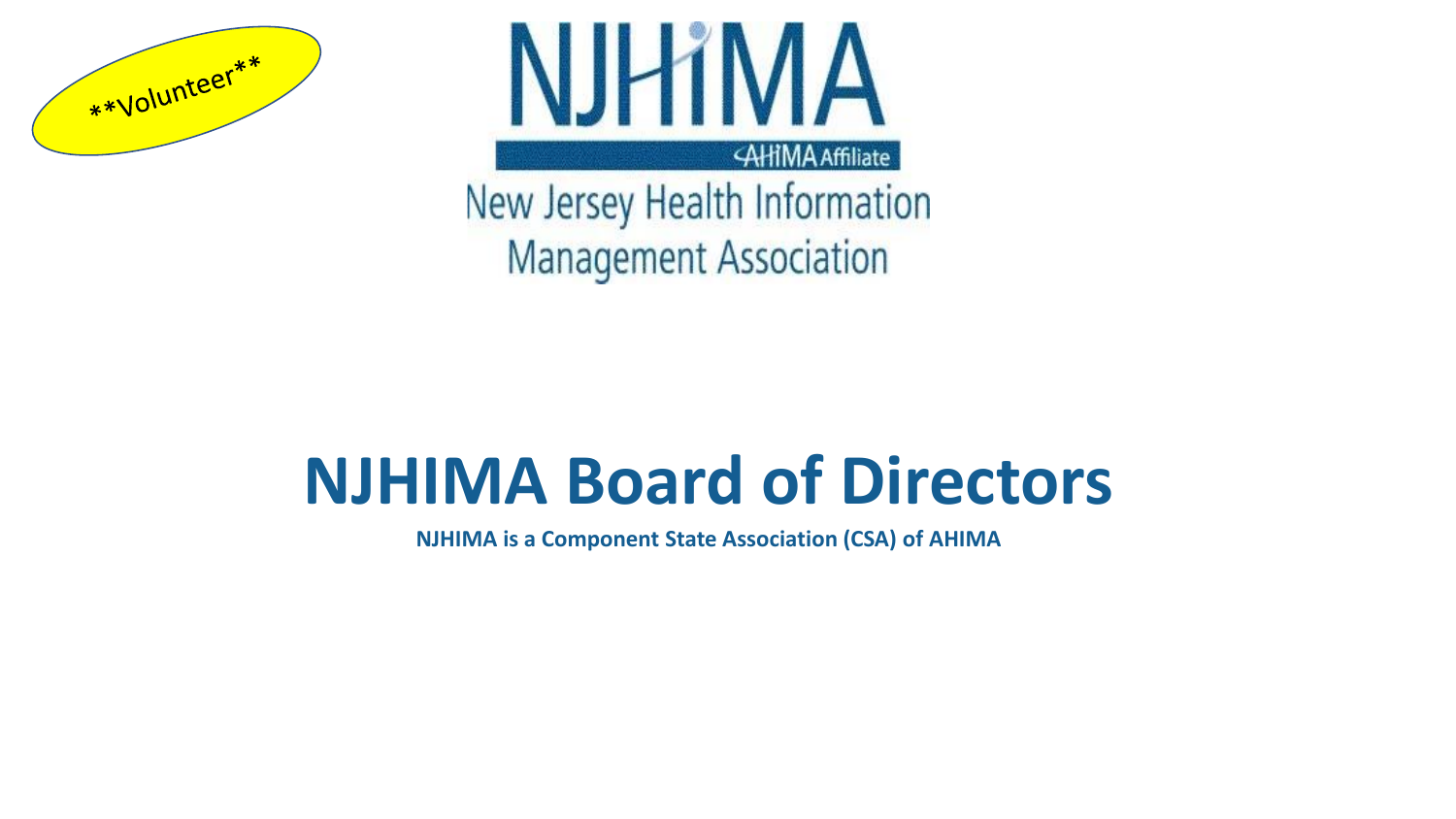## Background

- NJHIMA is a nonprofit organization with over 1,700 members. The organization qualifies for charitable tax-exempt status as described in section 501(c)(3) of the Code.
- The organization was incorporated in 1971 as Medical Record Association of New Jersey, INC.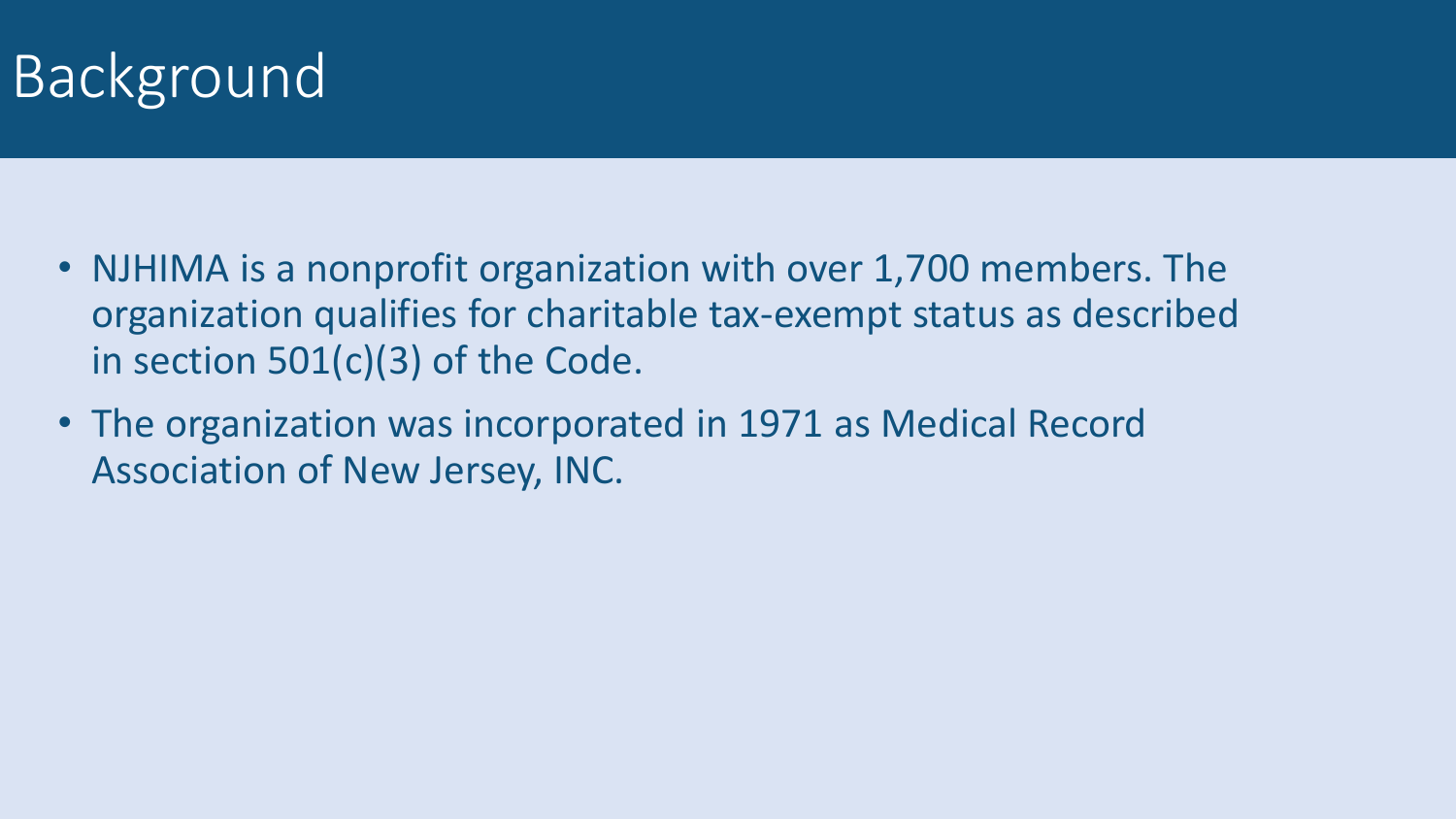#### Mission Statement

*To promote quality health information for the benefit of health care consumers, providers, and other users by supporting the professional development and leadership of NJHIMA members.*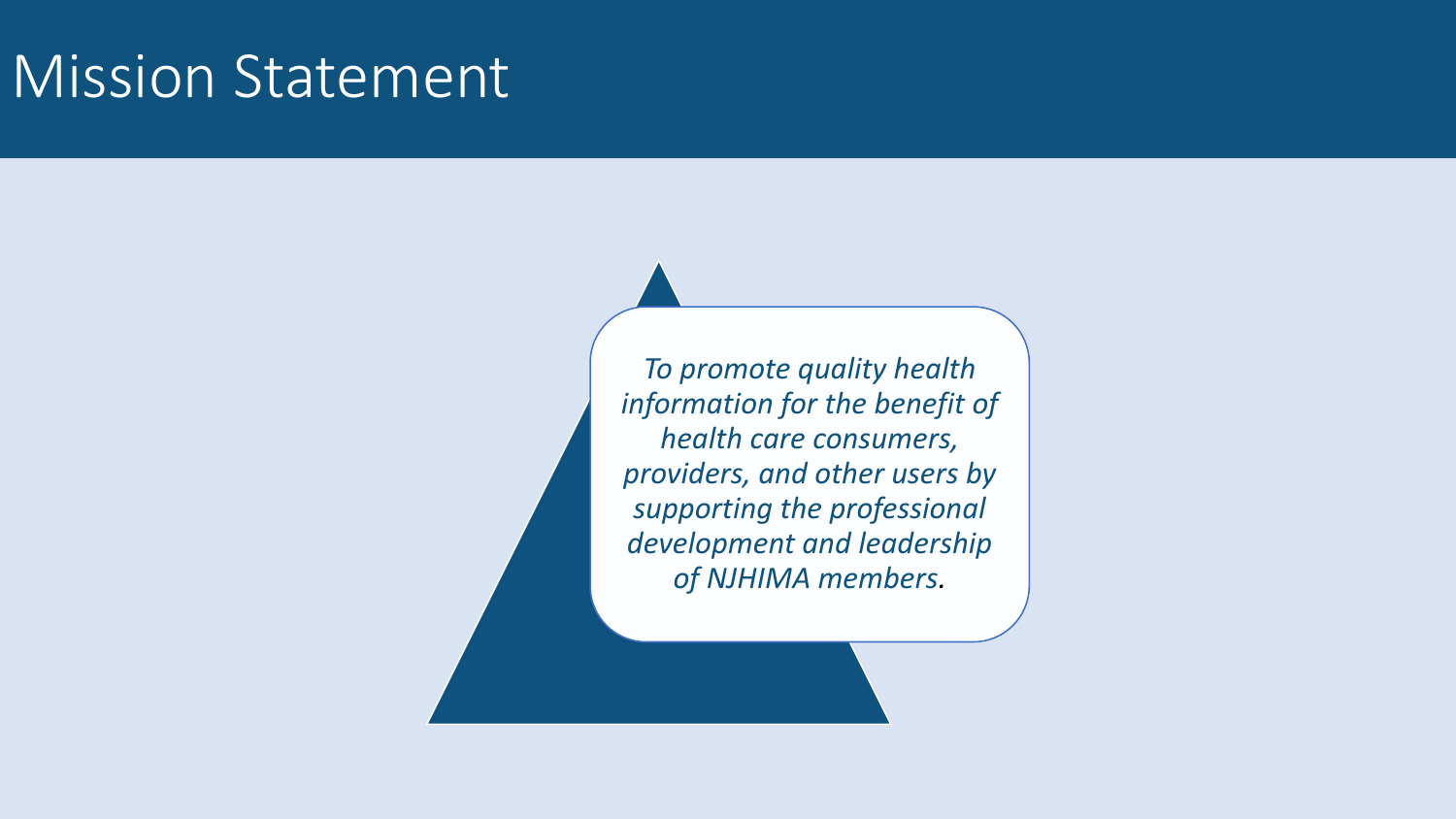## Board of Directors

| <b>Officers</b>     | <b>Committee Chairs</b>                      |  |  |
|---------------------|----------------------------------------------|--|--|
| • * President       | • Advocacy                                   |  |  |
| • * President Elect | • Annual Meeting                             |  |  |
| • * Past President  | • Coding Roundtable                          |  |  |
| • *Delegate Year 1  | • Communications/Social Media<br>• Education |  |  |
| • *Delegate Year 2  |                                              |  |  |
| • Treasurer         | • Long Term Care Group                       |  |  |
|                     | • Membership                                 |  |  |
| • Secretary         | • Nominating                                 |  |  |
| <i>* Delegates</i>  | · Student                                    |  |  |

**Defined in the Bylaw – posted on NJHIMA.org under About Us**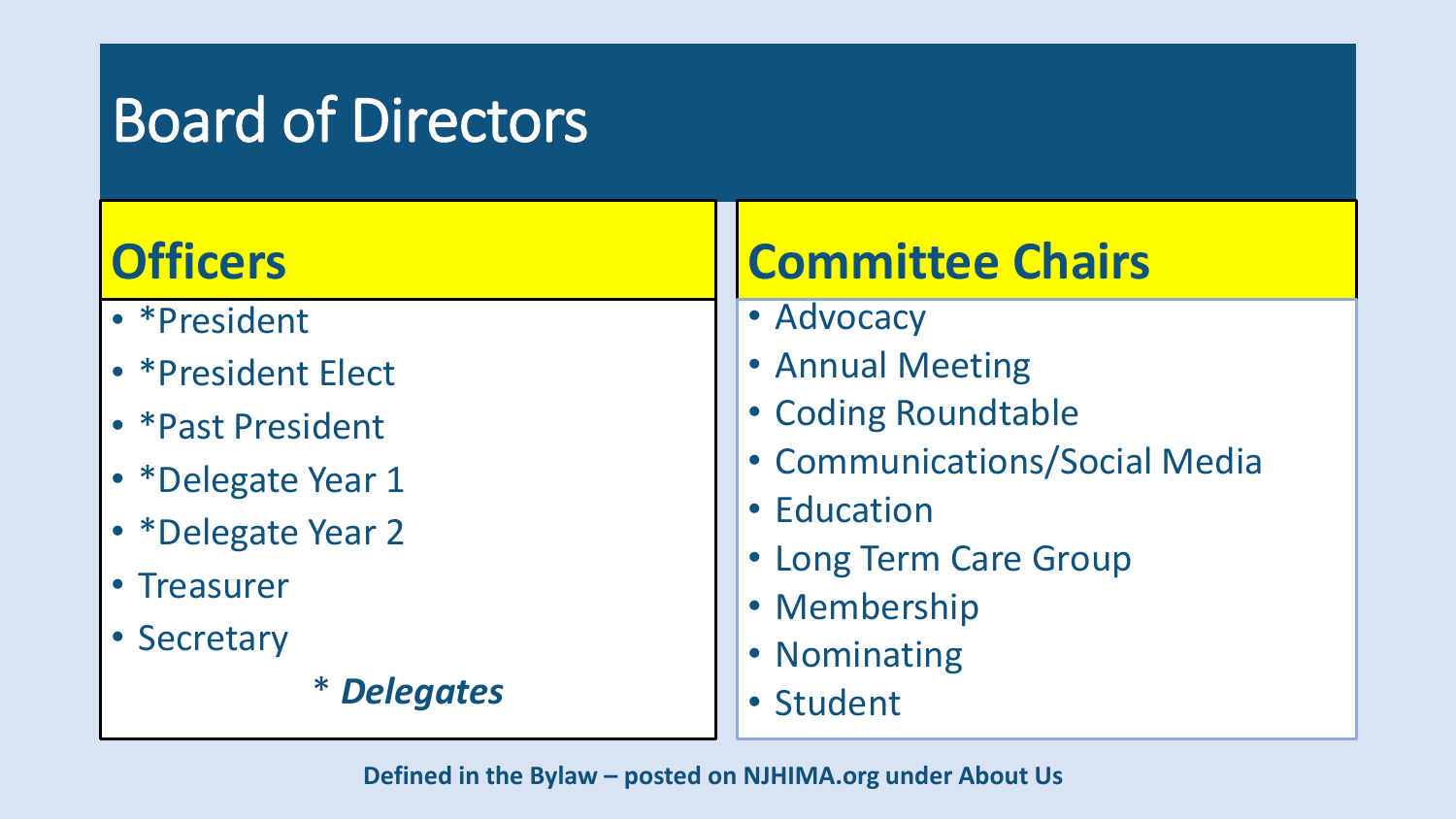#### NJHIMA Board of Directors Organizational Chart

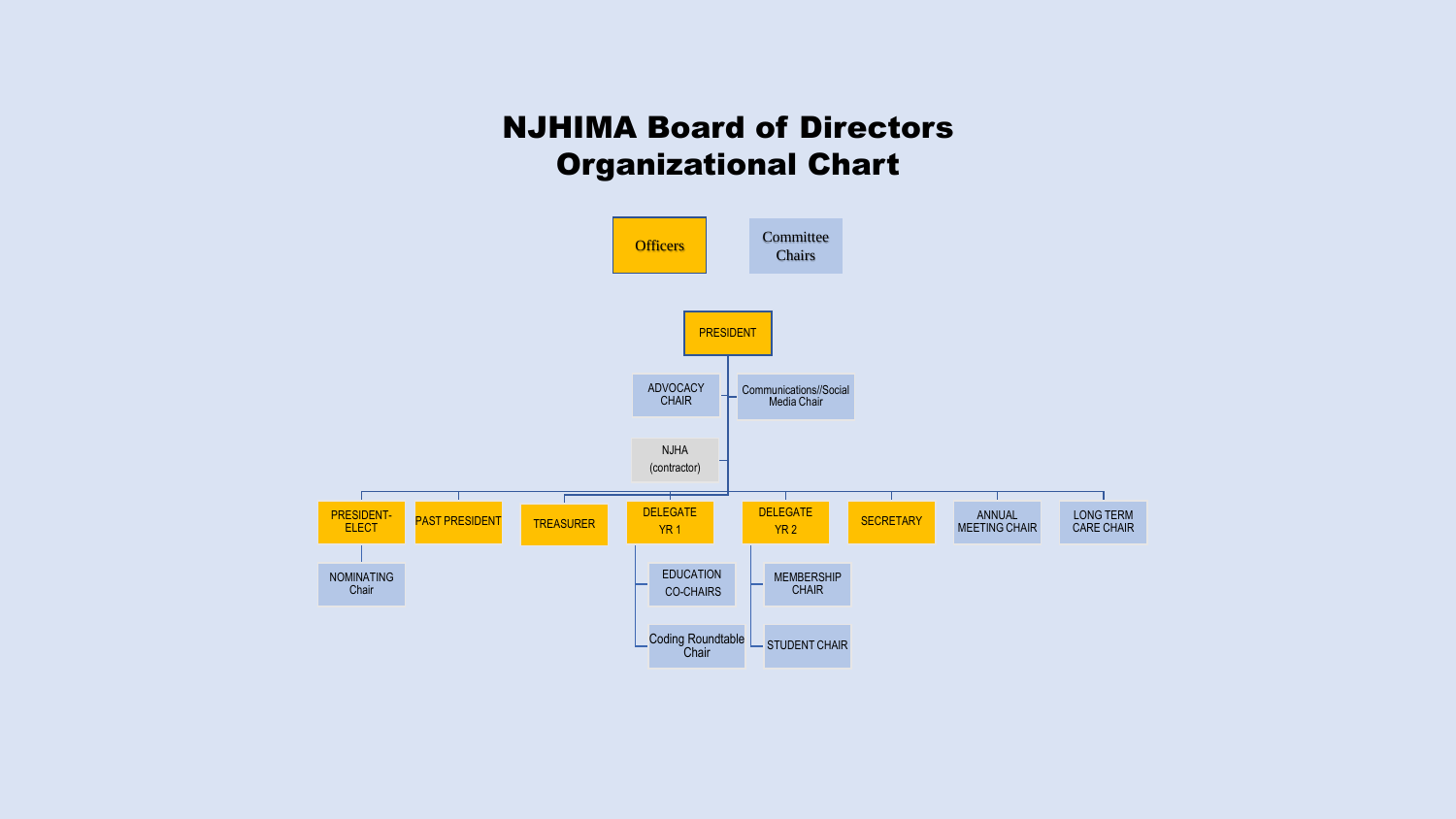### Duties of the Board of Directors

- Maintain Articles of Incorporation
- Understand a 501 C organization
- Follow Bylaws
- Maintain and follow Policies and Procedures (P&P)
- Participate in Board Meetings
- Understand Memberships breakdown
- Fiduciary duties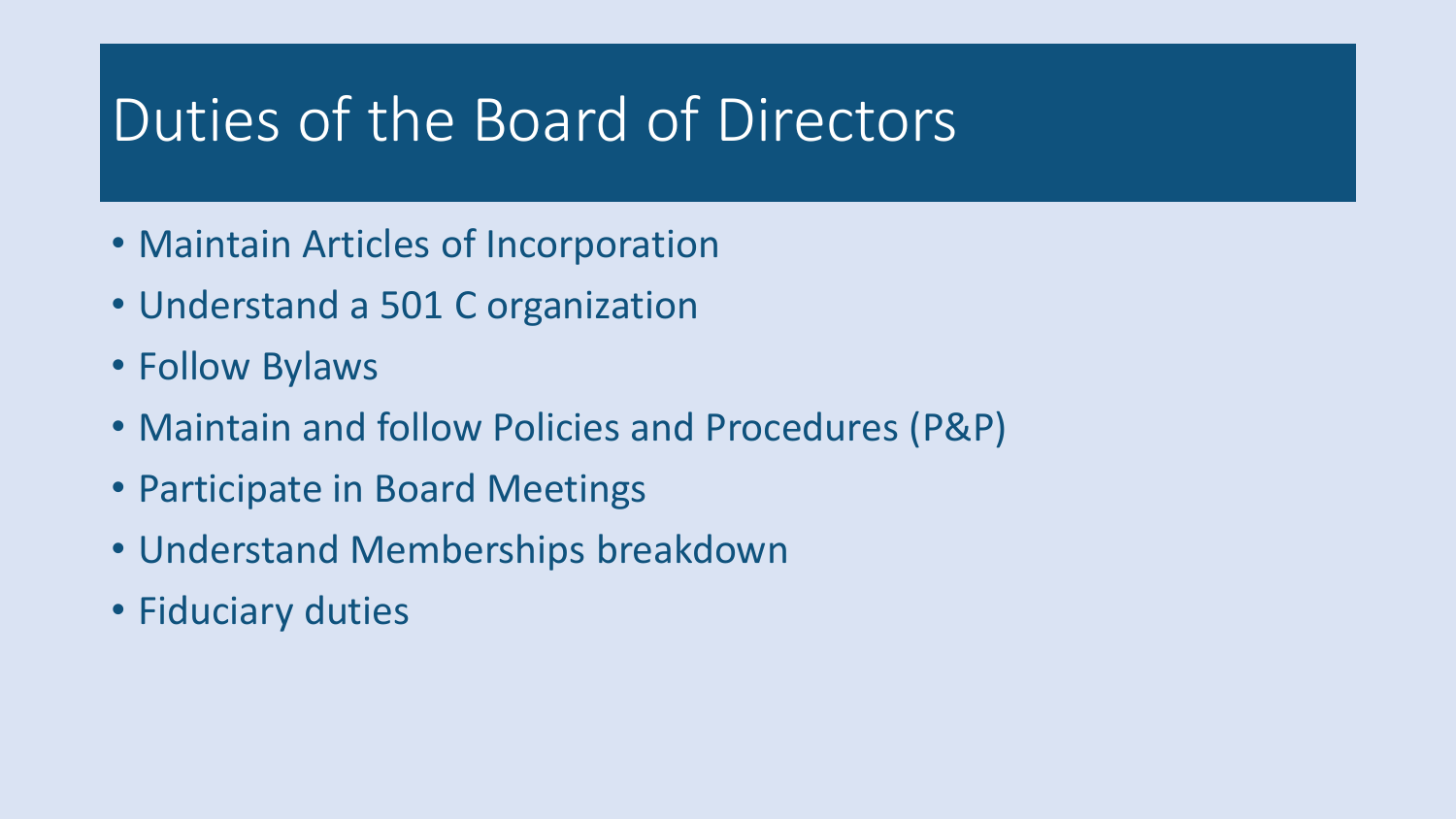

# Participate in Communities using ACCESS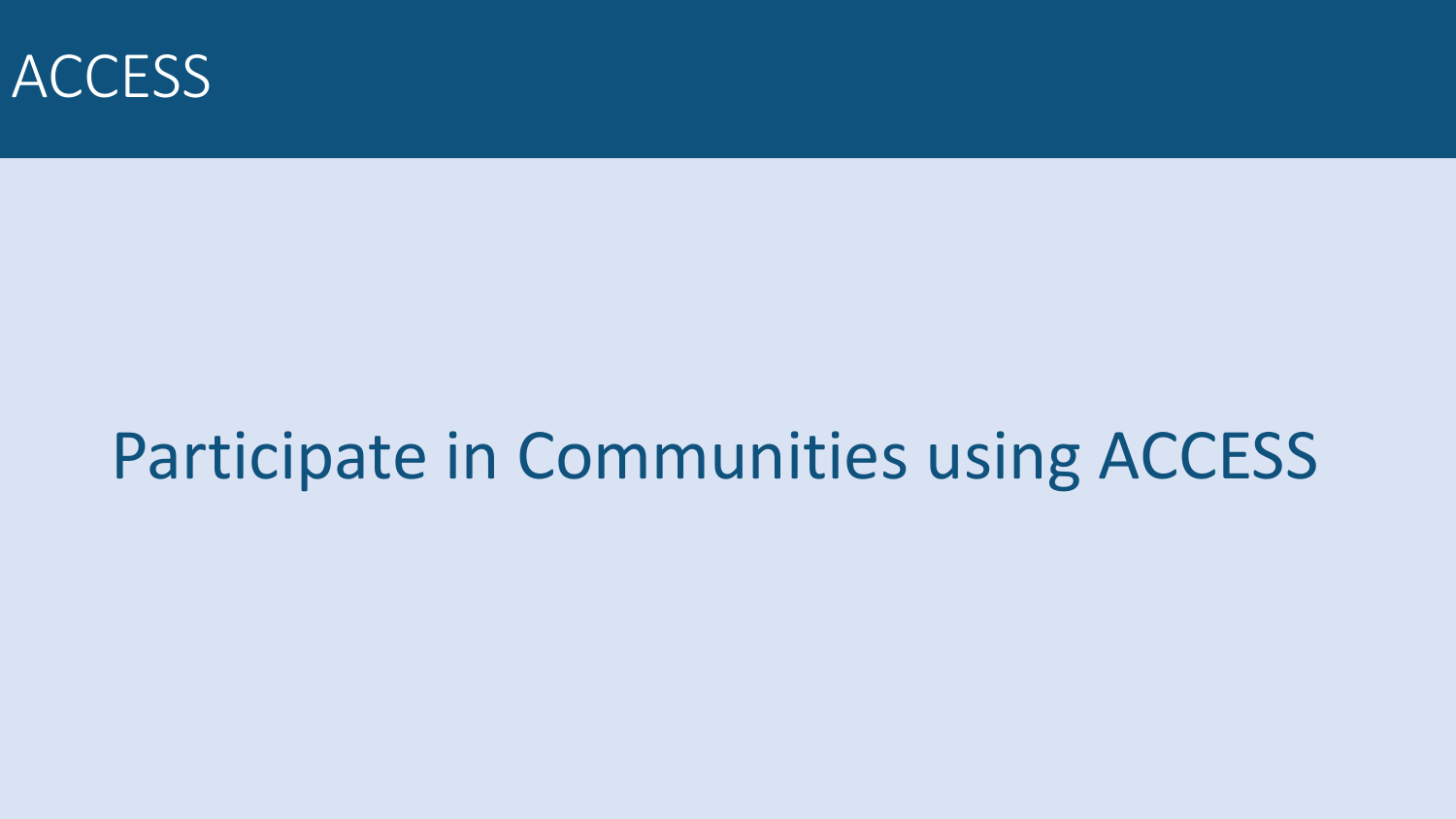#### ACCESS

- CSA/Delegate Calendar
- Read CSA digest newsletter bimonthly
- CSA Survey President to create and submit by June 30
- CSA affiliation Agreement President to sign and submit by June 30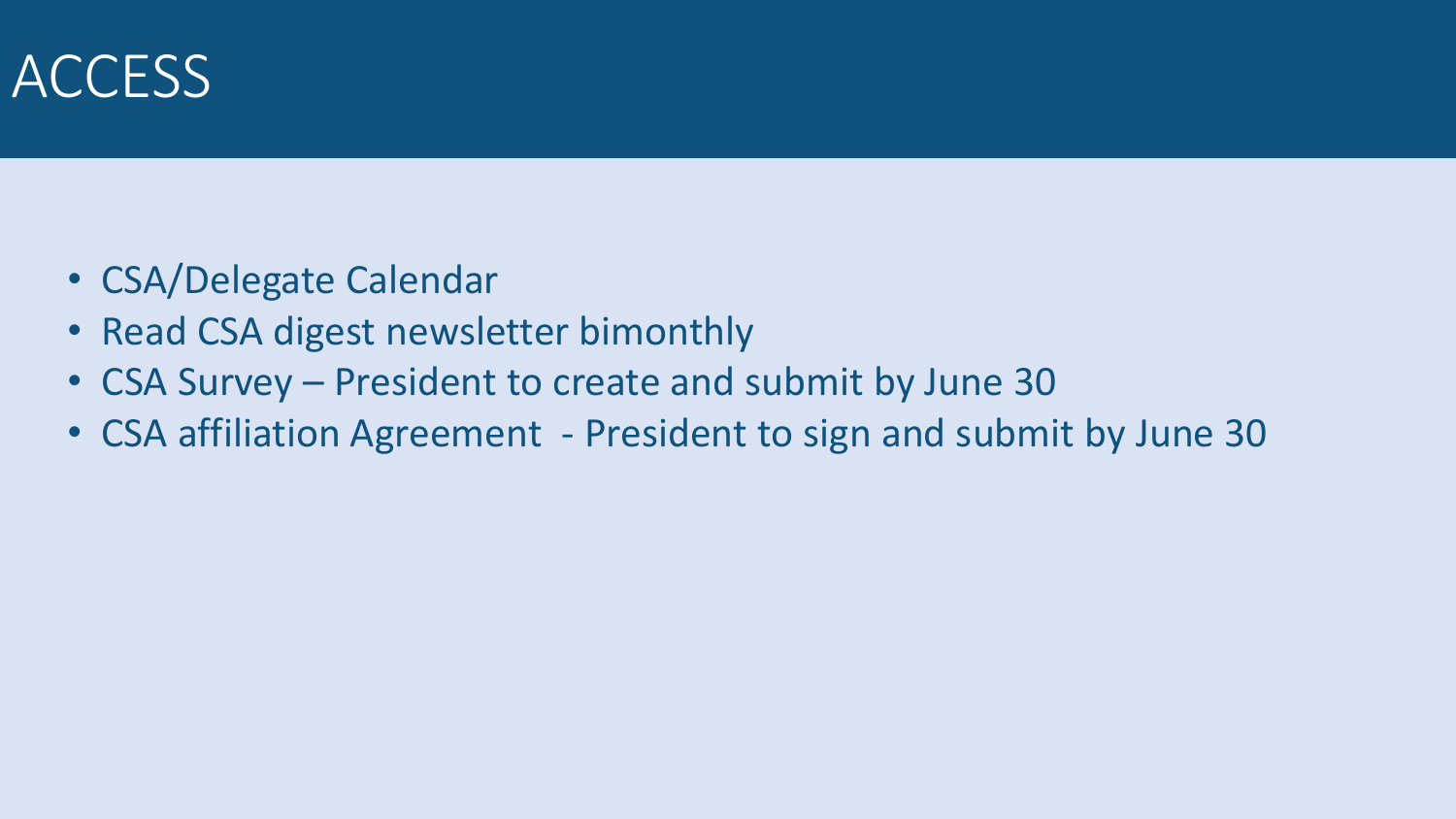

# Board of Directors shall:

(P&P Section II-A-3)

| Develop                                                                         | Implement                                                                                                                                   | Monitor                                                | <b>Address</b>                                                                    | Propose                                                                                                                                     | Conduct                                                                                                                                          |
|---------------------------------------------------------------------------------|---------------------------------------------------------------------------------------------------------------------------------------------|--------------------------------------------------------|-----------------------------------------------------------------------------------|---------------------------------------------------------------------------------------------------------------------------------------------|--------------------------------------------------------------------------------------------------------------------------------------------------|
| Develop<br>policies and<br>procedures to<br>conduct<br>Association<br>business. | Implement a<br>strategic plan<br>to meet the<br>needs of the<br>Association<br>and the health<br>information<br>management<br>practitioner. | <b>Monitor officer</b><br>and committee<br>activities. | Address issues<br>relevant to<br>health<br>information<br>management<br>practice. | Propose<br>changes to<br><b>AHIMA and</b><br><b>NJHIMA</b><br><b>Bylaws when</b><br>necessary to<br>meet the<br>needs of the<br>membership. | Conduct<br>meetings and<br>educational<br>sessions<br>relating to<br>health<br>information,<br>medical record<br>practice and<br>patient rights. |